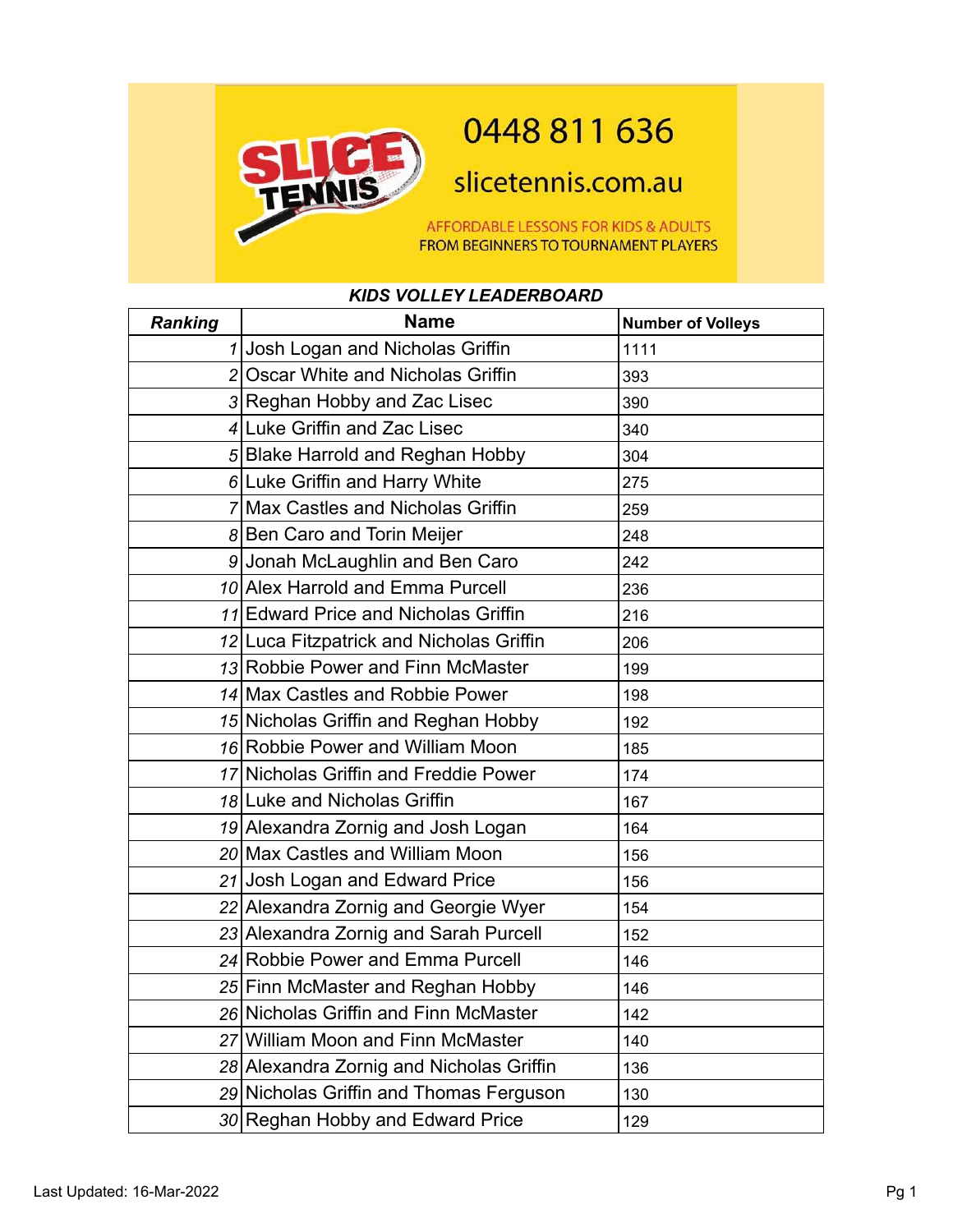| 31 Harry White and William Moon         | 128 |
|-----------------------------------------|-----|
| 32 Reghan Hobby and Zac Lisec           | 121 |
| 33 William Moon and Nicholas Griffin    | 121 |
| 34 Nicholas Griffin and Max Castles     | 120 |
| 35 William Moon and Max Castles         | 120 |
| 36 Jonah McLaughlin and Jayden Mercer   | 118 |
| 37 Nicholas and Sophie Griffin          | 118 |
| 38 Nicholas Griffin and Ben Caro        | 116 |
| 39 Alexandra Zornig and Emma Purcell    | 115 |
| 40 Alexandra Zornig and William Moon    | 113 |
| 41 William Moon and Robbie Power        | 112 |
| 42 Ben Caro and Robbie Power            | 109 |
| 43 Harry White and Edward Price         | 108 |
| 44 Sam Napier and Phoebe Hillstone      | 107 |
| 45 Robbie and Freddie Power             | 102 |
| 46 Max Castles and Emma Purcell         | 102 |
| 47 Alec Constantinidis and Skye Burrows | 102 |
| 48 Robbie Power and Sarah Purcell       | 102 |
| 49 Charlie Mangano and Zac Lisec        | 102 |
| 50 Reghan Hobby and Harry White         | 97  |
| 51 Freddie Power and William Moon       | 94  |
| 52 Sophie Griffin and Max Corry         | 91  |
| 53 Edward Price and Jack Thorpe         | 89  |
| 54 Juliet Crowley and Luke Griffin      | 88  |
| 55 Ben Caro and Luke Griffin            | 88  |
| 56 Torin Meijer and Jayden Mercer       | 88  |
| 57 Sarah Purcell and Lexie Campbell     | 87  |
| 58 Michael Collins and Max Corry        | 87  |
| 59 Luke Griffin and Darcy Arrow         | 86  |
| 60 Luke Griffin and Charlie Mangano     | 86  |
| 61 Nicholas Griffin and Izzy Cooper     | 85  |
| 62 Zac Lisec and Finn McMaster          | 84  |
| 63 Zac Lisec and Ben Caro               | 84  |
| 64 Robbie Power and Edward Price        | 83  |
| 65 Sophie Griffin and Torin Meijer      | 83  |
| 66 Euan Campbell and Michael Collins    | 82  |
| 67 Edward Price and Nicholas Griffin    | 82  |
| 68 Skye Burrows and Oscar White         | 80  |
| 69 Finn McMaster and Alex Harrold       | 80  |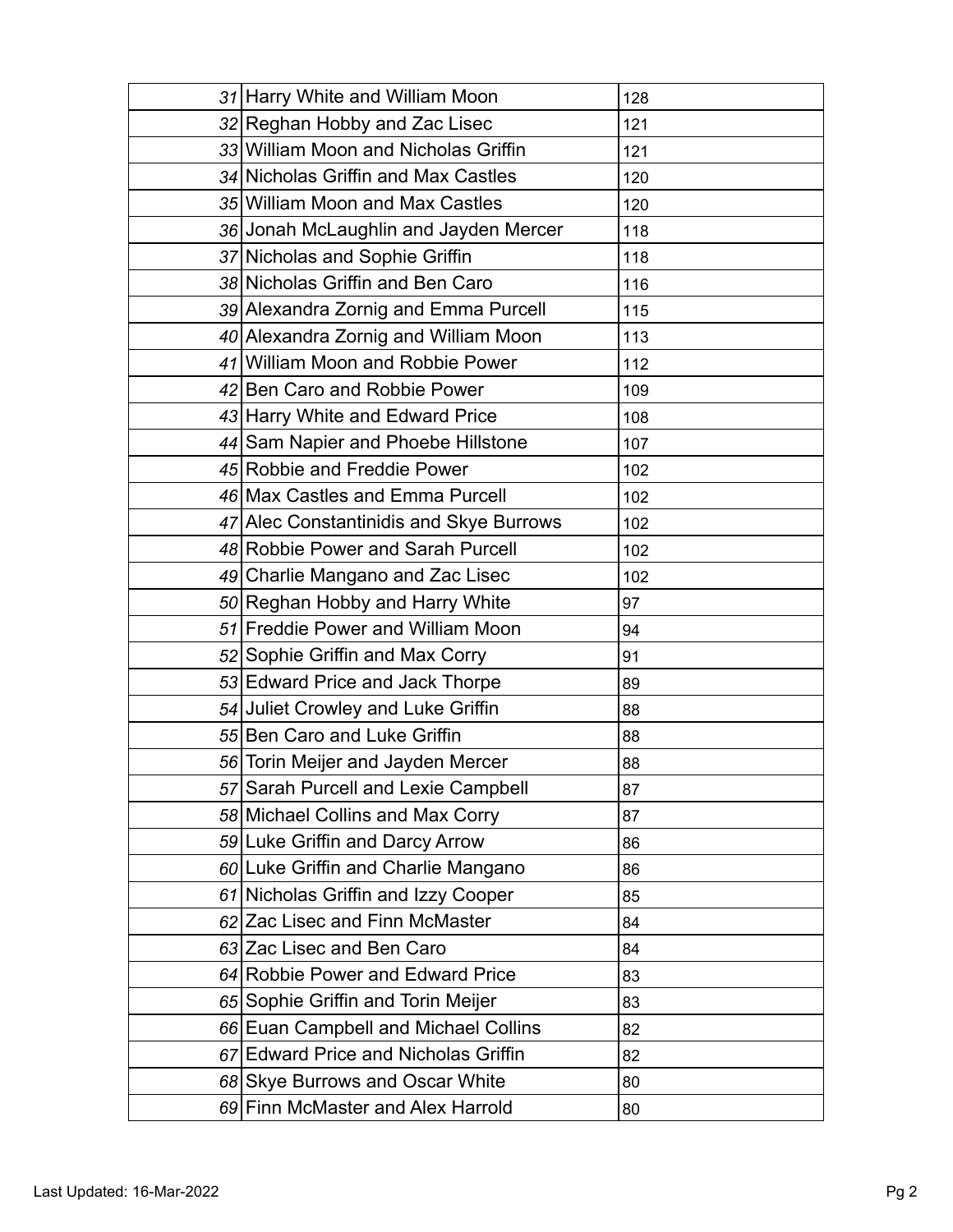| 70 Jayden Mercer and Luke Griffin |  |
|-----------------------------------|--|
|-----------------------------------|--|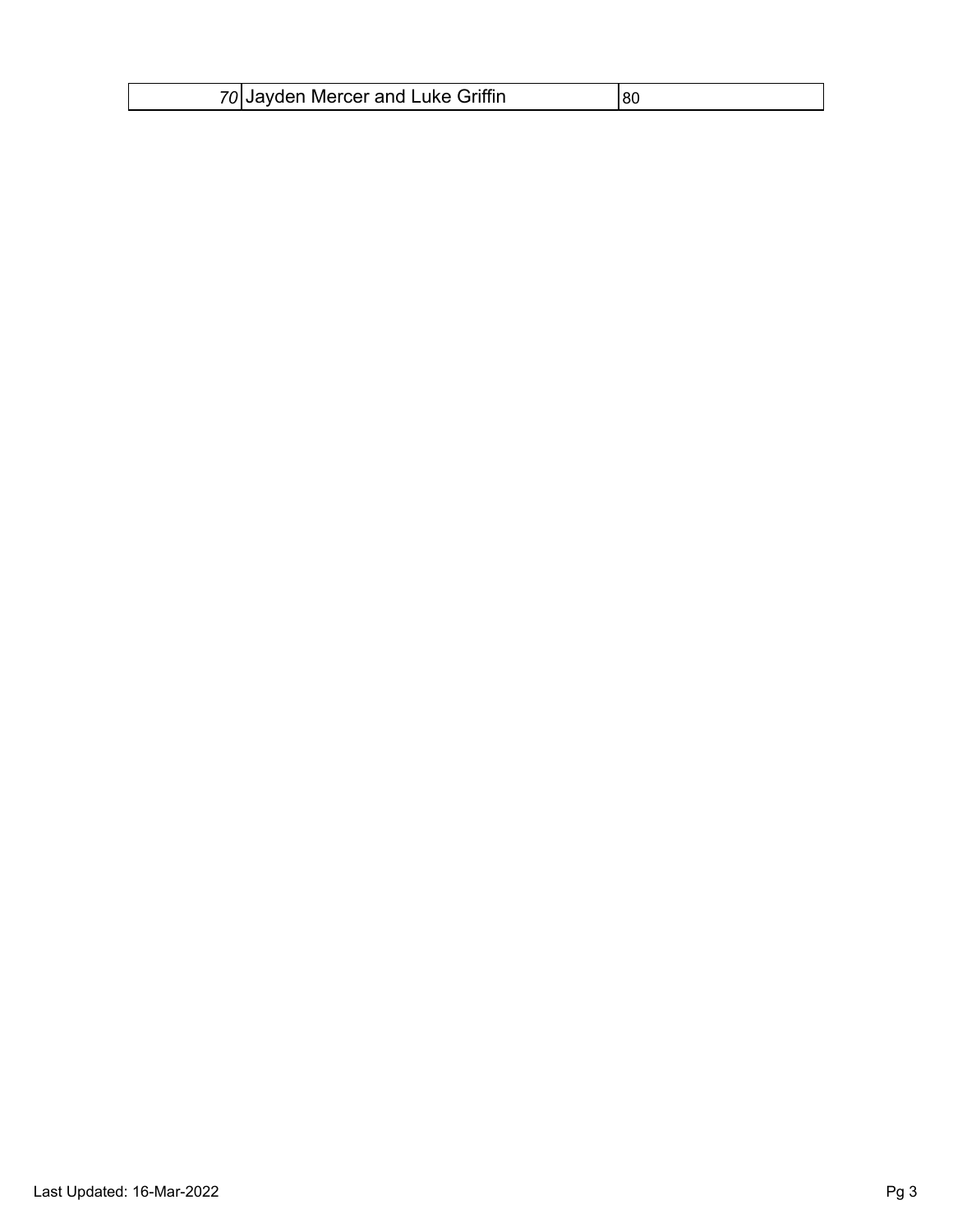| 71 Max Corry and Harry White               | 79 |
|--------------------------------------------|----|
| 72 Nicholas Griffin and Kyle Ephraims      | 78 |
| 73 Michael Collins and Jonah McLaughlin    | 76 |
| 74 Alexandra Campbell and Edward Price     | 75 |
| 75 Max Castles and Edward Price            | 75 |
| 76 Alexandra Zornig and Izzy Cooper        | 75 |
| 77 Jayden Mercer and Alec Constantinidis   | 74 |
| 78 Harry White and Zac Lisec               | 72 |
| 79 Max Castles and Harry White             | 72 |
| 80 Zac Lisec and Michael Collins           | 72 |
| 81 Max Barger and Michael Collins          | 70 |
| 82 Isabella Harvey and Stella Deighton     | 70 |
| 83 Juliet Crowley and Kara Boshoff         | 70 |
| 84 Max Coory and Nate Monsour              | 69 |
| 85 Emma Purcell and Georgie Wyer           | 67 |
| 86 Euan Campbell and Max Barger            | 66 |
| 87 Emma Purcell and Josh Logan             | 64 |
| 88 Alec Constantinidis and Michael Collins | 63 |
| 89 Edward Price and Finn McMaster          | 63 |
| 90 Luke Griffin and Thomas Ferguson        | 60 |
| 91 Michael Collins and Flynn Salisbury     | 60 |
| 92 Sophie Griffin and Jack Purcell         | 60 |
| 93 Oscar White and Jayden Mercer           | 59 |
| 94 Charlie Mangano and Sophie Griffin      | 59 |
| 95 Oscar White and Luke Griffin            | 58 |
| 96 Isabella Harvey and Jayden Mercer       | 58 |
| 97 Flynn Salisbury and Juliet Crowley      | 58 |
| 98 Sophie Griffin and Flynn Salisbury      | 57 |
| 99 Torin Meijer and Zac Lisec              | 56 |
| 100 Edward Price and Freddie Power         | 56 |
| 101 William McAlister and Bailey Lihou     | 56 |
| 102 Luke Griffin and Michael Collins       | 55 |
| 103 Michael Collins and Oscar White        | 54 |
| 104 Emma Purcell and Izzy Cooper           | 53 |
| 105 Emma and Sarah Purcell                 | 53 |
| 106 Harry White and Freddie Power          | 52 |
| 107 Isabella Harvey and Juliet Crowley     | 52 |
| 108 Josh Logan and Harry White             | 51 |
| 109 Charlie Mangano and Skye Burrows       | 51 |
| 110 Kara Boshoff and Torin Meijer          | 51 |